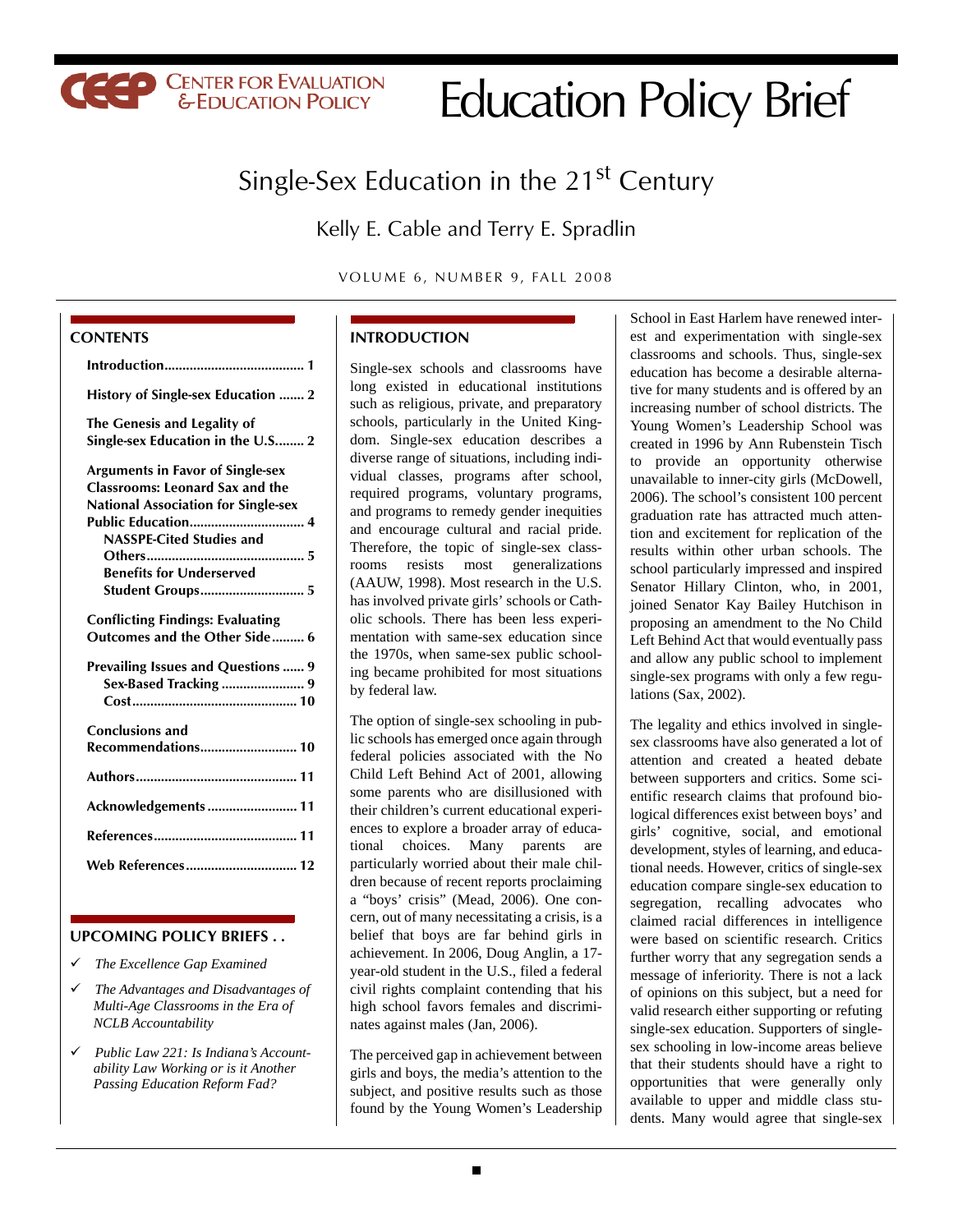education in private or religious schools has promoted students' achievements more than hindered them, but the question is whether students at these schools have succeeded because of the specific structure of single-sex schooling or because of other factors, like the socioeconomic status of the students. Educators, especially those in struggling inner-city schools, wonder if separating the sexes is right for *their* school, and for *their* students.

We chose to examine this complex issue because it is relevant to educators and parents alike, and it is an initiative back in vogue. This brief addresses the genesis and legality of single-sex classrooms, as well as the merits and critiques of single-sex education, and aims to avoid research or claims that are based on gender stereotypes. Furthermore, the research that supports and opposes single-sex education will be examined. Finally, recommendations concerning single-sex education for educators and policymakers to consider are offered.

# **HISTORY OF SINGLE-SEX EDUCATION**

There were some examples of coeducation in the late  $17<sup>th</sup>$  century, but there was no general trend until the mid-1800s during the great expansion of public education in the United States (Coeducation, 2008). Distinguished preparatory schools in Europe and early America were single-sex. Present-day defenders of single-sex schooling argue that there are more teenage pregnancies and sexual harassment cases in coeducational schools.

Many people strongly believed separating students by sex was appropriate, and single-sex classrooms were in place up to the 1960s and even early 1970s to teach different lessons often in parallel subject matter (Pollard, 1999). Classes were intended to .prepare boys and girls for different roles in life; for example, boys were taught agriculture or industrial arts while girls were taught home economics (Cuizon, 2008). At present, the gap between the different roles or careers that men and women occupy has narrowed greatly, and legally has nearly closed. Wendy Kaminer, a graduate of allfemale Smith College, keenly noted that American women won the right to be educated nearly 100 years before winning the right to vote. She says, "In the beginning women were educated for the sake of family and society: the new republic needed educated mothers to produce reasonable, responsible male citizens. But although the first all-female academies, founded in the early 1800s, reflected a commitment to traditional gender roles, which reserved the public sphere for men, they reinforced a nascent view of women as potentially reasonable human beings — endowed with the attributes of citizenship" (Kaminer, 1998). Women's colleges were also created and, appropriately, represented affirmative action. Oberlin Collegiate Institute in Ohio was the first coeducational college in 1837 (Kaminer, 1998). Though single-sex structures have been retained in some private and religious schools, coeducational schools are currently the predominate model without much challenge in the United States.

> *" ... reports indicating achievement gaps for both boys and girls alternately, legal changes, and successful singlesex schools have renewed a public dialogue and interest in single-sex schools."*

In traditional Christian communities in particular, single-sex schools are still maintained privately. When speaking about coeducation, Catholics sometimes refer to the teachings of Pope Pius XI contained in his 1929 "Christian Education of Youth." Addressing the topic of coeducation, he said, "False also and harmful to Christian education is the so-called method co-education. This too, by many of its supporters is founded upon naturalism and the denial of original sin; but by all, upon a deplorable confusion of ideas that mistakes a leveling promiscuity and equality, for the legitimate association of the sexes" (McCloskey, 1994). This strain of thought has weakened over the years, however. In 1988, for example, half of the Catholic schools in the United States were single-sex, but 10 years

later, only 40 percent remained separated (Single-Sex Schools, n.d.).

However, beginning in the 1970s, educators, feminists and others worried that girls in coed schools were not receiving an equitable education (Kaminer, 1998). Currently, reports indicating achievement gaps for both boys and girls alternately, legal changes, and successful single-sex schools have renewed a public dialogue and interest in single-sex schools.

# **THE GENESIS AND LEGALITY OF SINGLE-SEX EDUCATION IN THE U.S.**

Title IX, which was enacted in 1972, states, "No person in the United States shall, on the basis of sex, be excluded from participation in, be denied the benefits of, or be subjected to discrimination under any education program or activity receiving federal financial assistance" (Title IX, 2005). Former Indiana Senator Birch Bayh sponsored and coauthored Title IX. Historically, Title IX has been chiefly concerned with gender equity in athletics. Before Title IX, for example, it was not unusual for a high school to devote 90 percent or more of their athletic budget to boys' sports (Sax, 2002). Those responsible for enforcing Title IX must evaluate proportionality in participation, financial resource allocation, and coaches' salaries to ensure gender equity (Chamberlin and Eckes, 2003).

Title IX also made public single-sex classrooms and schools illegal in most situations. For example, 34 C.F. R 106-34 states, "A recipient shall not provide any course, or carry out its programs or activities separately on the basis of sex, or require or refuse participation therein by any students on such a basis, including health, physical education, industrial, business, vocational, technical, home economics, music, and adult education courses" (McDowell, 2006). However, while Title IX restricted single-sex based activities, it did not mandate that all educational activities be coeducational. For example, youth organizations such as Girl Scouts or Boy Scouts, which are exempt from taxation, have traditionally been limited to persons of one sex and principally limited to persons less than 19 years of age (McDowell, 2006). Also, there are exemptions for boys or girls conferences such as Boys' or Girls'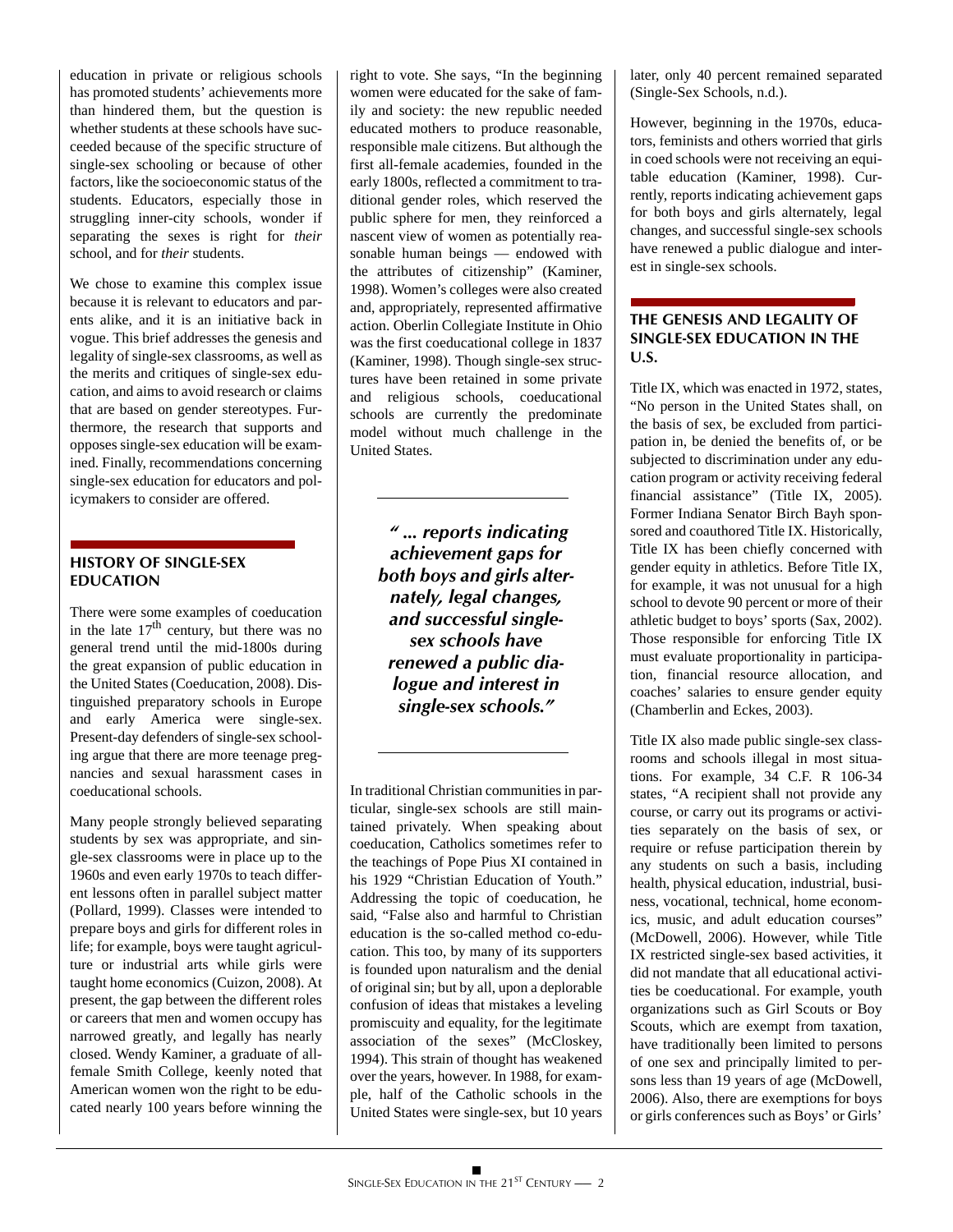State (a summer leadership and citizen program), father/son or mother/daughter activities, sex education, and choir, provided there are comparable activities for both sexes (McDowell, 2006).

Title IX was patterned after the Civil Rights Act of 1964, which guaranteed equal rights for ethnic minorities. Chamberlin and Eckes, in an Education Policy Brief written for the Center for Evaluation and Education Policy (2003,) said of Title IX:

*Few federal education laws and policies have been as controversial or, as supporters contend, as successful as Title IX of the Education Amendment Act. Supporters assert that although female athletes have made great strides as a result of Title IX participation opportunities, scholarships, and financial resources for women's athletic programs still lag behind those for men. Title IX legislation prevents discrimination in all aspects of education and applies to any education program or activity receiving federal financial assistance, including athletic programs (Chamberlin and Eckes, 2003).*

On January 8, 2002, 30 years after passage of Title IX, President Bush signed the No Child Left Behind (NCLB) Act into law. Subchapter V, "Promoting Informed Parental Choice and Innovative Programs," made funds available to local public school districts to be used for innovative programs, including single-sex classes and schools (McDowell, 2006). This provision, which was included in the education bill, was co-authored by Texas Senator Kay Bailey Hutchison and New York Senator Hillary Clinton as an additional option for students (Sax, 2002). In June of 2001, Senator Hillary Clinton said, "Our long-term goal has to be to make single-sex education available as an option for all children, not just for children of parents wealthy enough to afford private schools" (Single-Sex Education, n.d.).

On May 3, 2002, the Office for Civil Rights (OCR) of the U.S. Department of Education, the entity responsible for the enforcement of Title IX requirements, issued "Guidelines on Current Title IX requirements related to Single-Sex Classes and Schools" (McDowell, 2006). OCR noted the general prohibition against single-sex classes and schools; however, it offered exceptions such as separating the sexes when it constitutes remedial or affirmative action or when separating the sexes for physical education activities that involve bodily contact (McDowell, 2006). Non-vocational schools, which offer courses other than those which normally lead to an occupational objective, such as music, bridge, homemaking, dancing, and driving, are also exempt. However, a Local Education Agency (LEA) can exclude a person if they can provide a comparable course, service, and facility (Miller, 2008). Any school district receiving tax dollars for an educational program cannot establish, for example, a girls' school that provides the only performing arts curriculum in the district (McDowell, 2006).

Similarly, a school district cannot convert all of the schools in its district to singlesex, as Greene County, Georgia, proposed to do (Associated Press, 2008). The school board approved the measure the first week of February, 2008 (Atlanta Journal-Constitution, 2008). Before having to address any legal issues, however, Greene County dropped its plan when parents subsequently opposed the change and were upset that they were not involved in the decision making (Associated Press, 2008). However, a school district can provide a girls' school without offering a boys' school as long as there is a coeducational school in the district.

Concerning single-sex education, the Office for Civil Rights also published a Notice of Intent to Regulate in May 2002 (McDowell, 2006). The proposed rules were published in 2004, and the following final rules were published on October 25, 2006. According to Secretary of Education Margaret Spellings, the new regulations permit single-sex classes; however:

*… [they] must be substantially related to the achievement of students, providing diverse educational opportunity, or meeting the particular, identified needs of students … In some cases, a substantially equal single-sex class in the same subject may be required in addition to the coeducational class. The new regulations also require...that schools conduct evaluations of their single-sex classes every two years to ensure their compliance to regulatory requirements. (Spellings, 2006)*

Explicitly, the regulations state that coeducational schools that want to provide **single-sex classrooms** within the coed school must produce the following:

- 1. Provide a rationale for offering a singlesex class. A variety of rationales are suitable, including, for example, a demonstrated need to increase enrollment for girls in certain courses or a need to better control boys' behavior.
- 2. Provide a coeducational class in the same subject at a geographically accessible location. The coeducational alternative may be provided within the same school, or it may be offered at a different school which is geographically accessible. The term "geographically accessible" is not explicitly defined in the regulations.
- 3. Conduct a review every two years to maintain that the program is not based upon generalizations regarding the abilities, talents, or preferences of either sex, but are related to achievement (Spellings, 2006). The review should also determine whether single-sex classes are still necessary to remedy the previous inequity.

**Single-sex schools** — either all-boys' orall girls' schools — do not need to provide a rationale (provision 1) or conduct a review (provision 3). They only need to contend with the second provision. For example, if a district wants to open an allgirls' school, then there must be either an all-boys' school or a coeducational school available. Since single-sex schools only need to adhere to one provision, this may act as an incentive for school districts to offer single-sex schools rather than singlesex classrooms within coed schools. Furthermore, charter schools do not need to comply with any of the three regulations above (National Association for Single-Sex Public Education, 2006). The new regulations also address extracurricular activities: a public school can provide an activity for one sex only if there is an important established objective.

Since the additional regulations issued in 2006, any course in a coeducational school could hypothetically be separated by sex if the school provides a rationale behind the need for the change, as long as there is a comparable coeducational course within the school or within a geographically accessible location, and as long as they conduct a review after two years. If a rationale cannot be proven, the separation can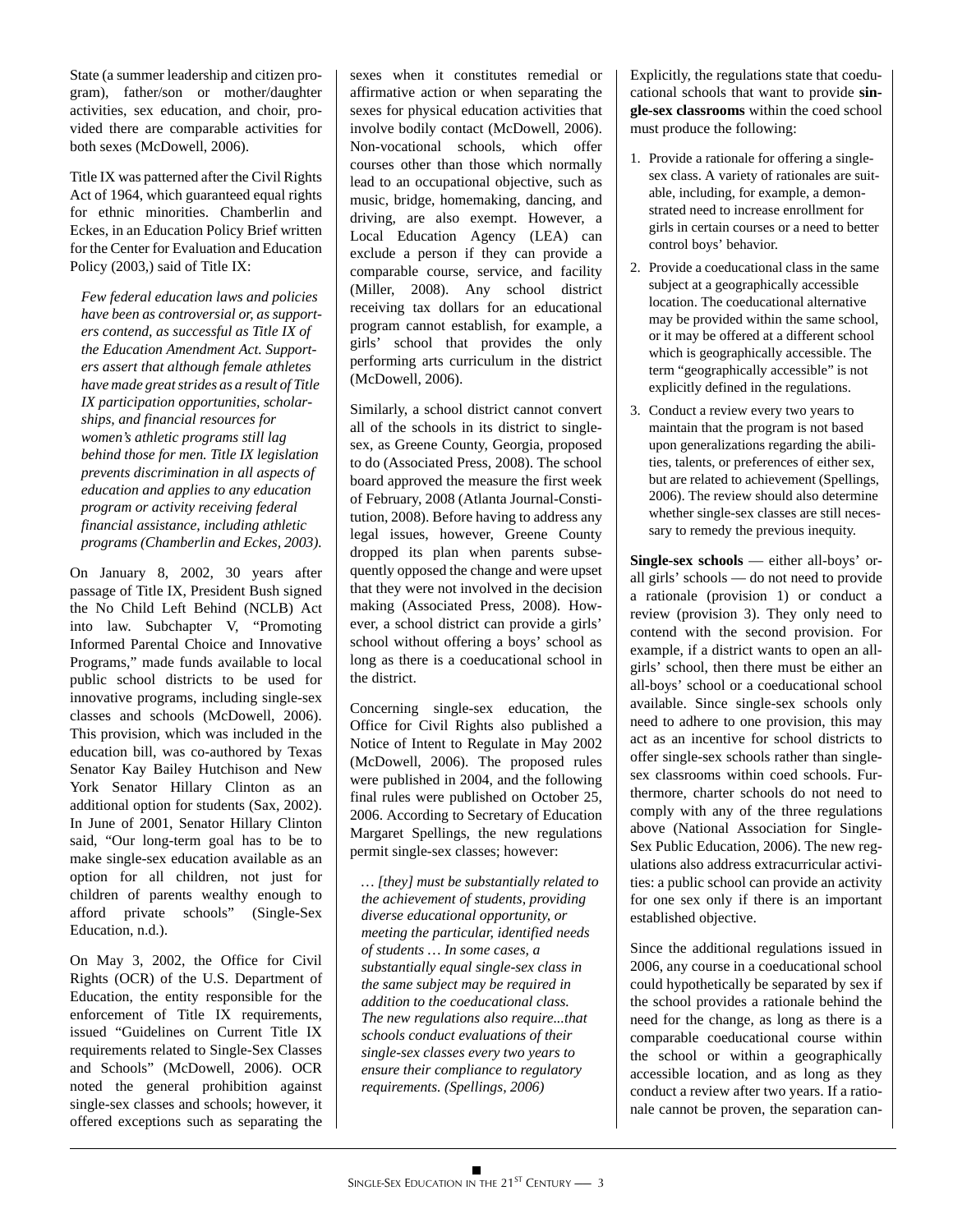not occur. Such was the case in Detroit where educators planned to open three allmale schools for mainly African-American males (90 percent of students in Detroit's public schools are African-American) but were stopped because they failed to prove why excluding girls was necessary for the all-male academies to be successful (Wilkerson, 1991). The court required Detroit to prove that it was the coeducational factor that caused failure, as educational failure alone is not enough to validate gender-specific education (Stamm, 1998). Consequently, Detroit abandoned the project.

Critics unhappy with the changes to Title IX prompted by NCLB recall the phrase "Separate but equal," (Plessy v. Ferguson) which was popular before the Civil Rights Act but now denotes segregation. "You could say that parents could choose to send their kids to racially segregated schools as well, but that is not something we'd want to have in the public school system," says Kim Gandy, president of the National Organization for Women (Sax, 2002). Some feminist critics fear that sex discrimination, stereotypes, and inequality are inescapable evils of institutions which allow for the separation of sexes. "The Bush administration's proposal for singlesex schools is a giant step backward in the struggle for girls' and women's equality," Gandy proclaimed (Sax, 2002).

#### **ARGUMENTS IN FAVOR OF SINGLE-SEX CLASSROOMS: LEONARD SAX AND THE NATIONAL ASSOCIATION FOR SINGLE-SEX PUBLIC EDUCATION**

Single-sex classrooms have become an educational topic of debate and interest due in part to Leonard Sax, founder and executive director of the National Association for Single-Sex Public Education (NASSPE). His first book, *Why Gender Matters: What Parents and Teachers Need to Know About the Emerging Science of Sex Differences*, was published in 2005, and emphasizes the profound differences between boys and girls (Sax, n.d.). Sax claims that scientists have found that some of these differences appear early on while some are manifested later. Furthermore, he maintains that a female's brain remains more mature than a male's brain until 30 years of age. Sax's findings which affect education include:

- 1. The brain develops differently. Researchers at Virginia Tech used electrophysiological imaging of the brain to examine brain development in 508 children (224 girls and 284 boys) ranging from two months to 16 years of age. They found that areas in the brain involved in language and fine motor skills developed four years earlier in girls than in boys, and areas in the brain involved in geometry and spatial reasoning mature four years earlier in boys than in girls.
- 2. The brain is wired differently. Emotion and language are processed in the same area of the brain for girls, so it is easier for most girls to talk about their emotions, but for boys, emotions and language are processed in separate areas of the brain. It is difficult for boys to give an answer to: "Tell me how you feel."
- 3. Girls have a more sensitive sense of hearing than boys do. The typical 12-year-old girl has a sense of hearing seven times more acute than a young boy. Girls are distracted by noise at sound levels 10 times lower than boys.
- 4. Females and males respond to stress differently — not just in our species, but in every mammal scientists have studied. Stress enhances learning in males. The same stress impairs learning in females (Sax, n.d.).

Also according to Sax, girls thrive in noncompetitive, collaborative learning environments, while boys are more motivated by competition. Girls, unlike boys, are more likely to set goals and consult adults for help. When learning basic math skills, girls use overt methods, while boys use covert methods. Girls prefer short stories and novels, while boys would rather read factual accounts of real events or illustrated descriptions of how things work (NASSPE, 2006). According to Sax, the proportion of girls studying subjects such as physics and computer science has dropped in half, and boys are much less likely to study subjects such as foreign languages, history, and music compared to 30 years ago. Sax contends that the "problem" with boys, which generally ended in evaluations for attention deficit disorder (ADD) or attention deficit hyperactive disorder (ADHD), was actually "the school's failure to recognize the differences in the auditory acuity of boys and girls, and the school's failure to recognize the differences in the developmental timetables of boys and girls" (Sax, 2002).

Sax says that no coeducational class can be gender neutral; teachers will accommodate the learning style of one gender or the other (NASSPE, 2006). He asserts that in coeducational schools, boys are encouraged to solve problems on their own while teachers typically help girls. Boys are called on eight times as often as girls and are praised rather than reprimanded for speaking out of turn in class. Advocates of single-sex classrooms also believe that coeducational classrooms reinforce stereotypes through "gender intensification," as the pressure to act in gender appropriate ways intensifies during adolescence (NASSPE, 2006).

Responding further to the "boys' crisis," Sax's second book, *Boys Adrift*, claims that the "five factors driving the decline of boys" are: video games, teaching methods which turn boys off of school, prescription drugs such as ADD or ADHD medication, endocrine disrupters such as environmental estrogens from plastic bottles and food sources that may be lowering boys' testosterone, as well as devaluation of manhood (Sax, 2007).

> *"Advocates of single-sex classrooms also believe that coeducational classrooms reinforce stereotypes through 'gender intensification,' as the pressure to act in gender appropriate ways intensifies during adolescence."*

In single-sex classes, advocates contend that teaching can be tailored to fit the different needs of male or female students and can help both sexes to attain higher levels of achievement. For example, a study endorsed by the National Association for Single-Sex Public Education (NASSPE) found that girls who graduate from girls' high schools are six times more likely to major in a math or science field than girls from coed schools. Similarly, boys are more likely to pursue interests in art,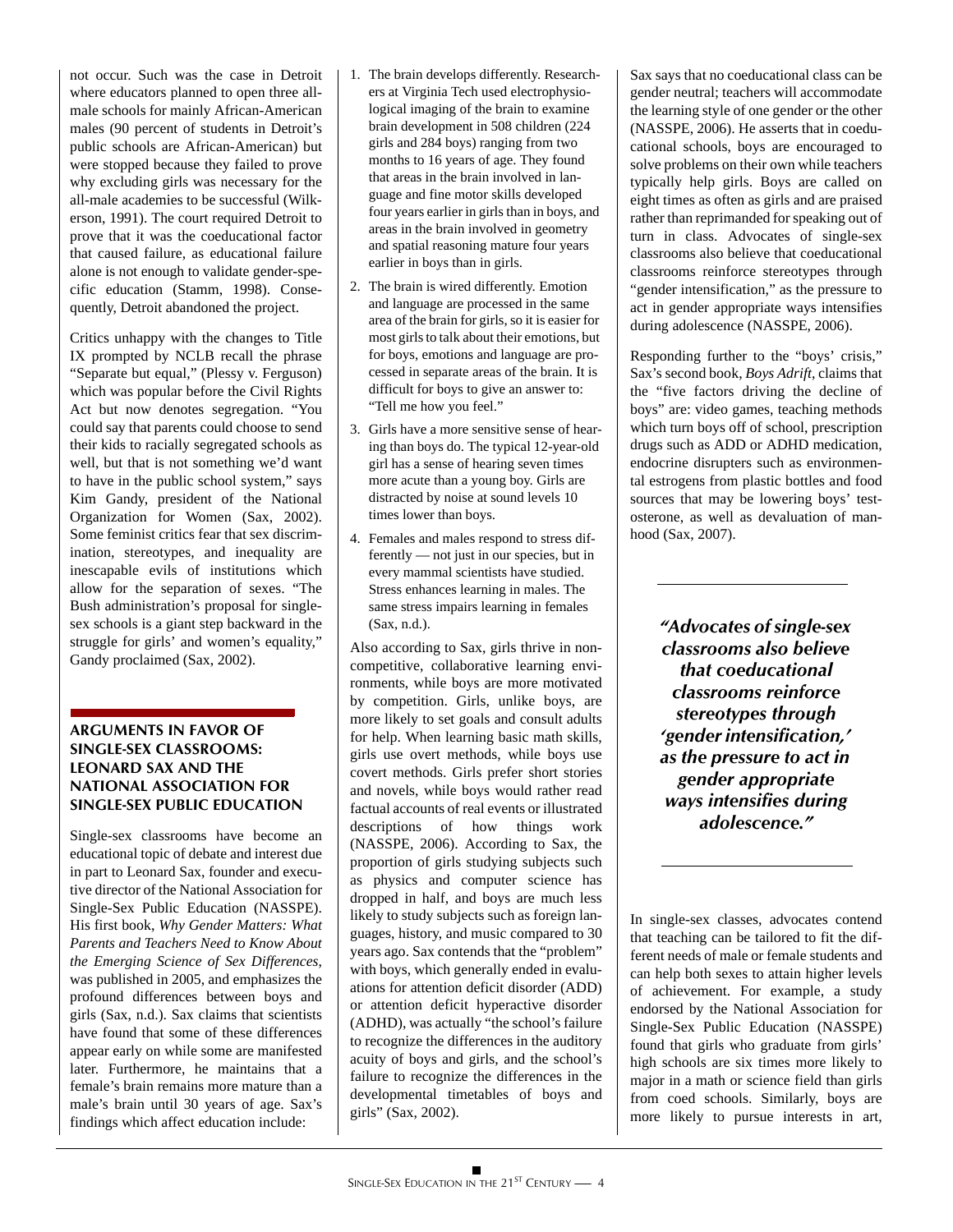music, drama, and foreign language (NASSPE, 2006). NASSPE also claims that girls in single-sex classrooms are more likely to compete in competitive sports. Another study cited by NASSPE finds that graduates of single-sex schools are more confident and are more serious about academics (NASSPE, 2006).

Specifically important to parents is research on sexual harassment. Sax claims that there is a lower rate of teenage pregnancy and greater autonomy in heterosexual relationships, as well as a lower risk for drug abuse in single-sex classrooms. In coed schools, he says, "there is a good deal of gawking, speculating, and general preoccupation with those of the opposite sex who are most proximate." Single-sex schools then possibly allow for more focus on academics. Put another way, "students may pursue their studies, classroom discussions, and school activities without needing to be confronted on a daily basis with malefemale socialization issues" (Single-Sex Classes, n.d.).

Carole B. Shmurak of Central Connecticut State University suspected that the structure does make a difference; she said of Philadelphia Girls High, a girls' public school with 90 percent students of color, "[It] felt very much like the independent girls' schools in New England. There was a feeling … an emotional expressivity that I didn't see in the coed schools" (AAUW, 1998). Trickett, Castro, and Schaffner, based on their research, add, "Single-sex schools were perceived as having a more academic orientation, with greater task emphasis and competition, than coeducational [schools]" (Single-Sex Classes, n.d.). Jill Rojas, principal of Jefferson Leadership Academies, the first public middle school in the country to offer single-sex instruction for boys and girls (a "third generation" single-sex school), said, "We have seen many students start to focus heavily on academics. They no longer clown or try to impress the opposite sex. Girls are more apt to answer questions aloud in class as well as ask them. Girls are learning to be more academically competitive, and boys are learning to collaborate" (Single-Sex Classes, n.d.).

# **NASSPE-Cited Studies and Others**

Researchers at Stetson University compared the test scores of two Grade 4 classes at Woodward Avenue Elementary School in Florida — one single-sex class and one coed. The classes had comparable student demographics, the same number of students, and the teachers had equivalent training. After three years of the pilot program, the researchers compared results of the Florida Comprehensive Assessment Test (FCAT) and found:

- Boys in coed classes: 37 percent scored proficient;
- Boys in single-sex classes: 86 percent scored proficient.
- Girls in coed classes: 59 percent scored proficient;
- Girls in single-sex classes: 75 percent scored proficient;

In January of 2008, Piechura-Couture reported that after the fourth year of the study, 55 percent of boys in coed classrooms scored proficient on the FCAT compared with 85 percent of boys in the allboys classes (Piechura-Couture, Tichenor, & Heins, 2007).

Furthermore, the National Association for Single-Sex Public Education highlights an elementary school in Seattle as another example of single-sex schooling's success. Seattle's Thurgood Marshall Elementary School used to be a failing school in one of the city's poorest neighborhoods until the principal reconstituted the school as a dual academy with separate classrooms. The students' scores changed drastically; for example, on the Washington Assessment of Student Learning (WASL), boys' scores increased from the  $10<sup>th</sup>$  percentile to the 66th. Before the change, no girls had passed the math portion of WASL; after the separation, 53 percent of the girls earned passing scores. Student behavior improved as well with discipline referrals going from 30 to fewer than 2 per day (Sax, 2005). Sax argues that when schools fail after they have adopted single-sex education, it is because their teachers have not been adequately trained for gender-specific teaching. He contends that schools cannot simply adopt the format and expect success.

Teachers at the Nathan Hale Elementary School in Roxbury, Massachusetts, which experimented with single-sex classes at Grade 5 for two years, adapted their teaching styles for each gender. One instructor, Sabrina Gray, gave her all-male classes more breaks and allowed them to stand up in class while reading. She also gave directions one at a time to her male students and asked them to repeat her instructions. At first, parents were against the experiment, but they eventually supported it. The school had to end the project the following year because half of the Grade 5 students did not enroll; however, afterwards some parents said that they miss the single-sex classrooms. "I saw a difference in how they carried themselves," said Felicia Gay, whose son was in a single-sex class. "Now, the girls doll themselves up, put on their lip gloss, and bloom for the boys" (Jan, 2008).

There is some support for higher test scores and self-concept in single-sex education. Two studies of girls' schools found positive results, including a decrease in dropout rates, a subsequent reduction in unemployment rates, an increase in females that chose non-traditional majors, and an increase in females who were politically active (NASSPE, 2006). Furthermore an Irish study found that the best predictor of self-esteem for girls at coed high schools was their opinion of their personal appearance, whereas girls at single-sex schools were less concerned with appearance. Parents may prefer single-sex schooling because they believe girls will be more self-confident, more likely to have female role models in leadership and in traditionally male subjects, and less likely to choose stereotypical subjects.

# **Benefits for Underserved Student Groups**

Many researchers agree that single-sex schooling does have positive impacts for some students in some settings, particularly for females (AAUW, 1998). Cornelius Riordan discovered these positive impacts are even more dramatic for African-American and Hispanic children, male and female. His studies found positive effects on achievement for disadvantaged students, including non-affluent girls (AAUW, 1998). Riordan summarized the status of research on the relative benefits of single-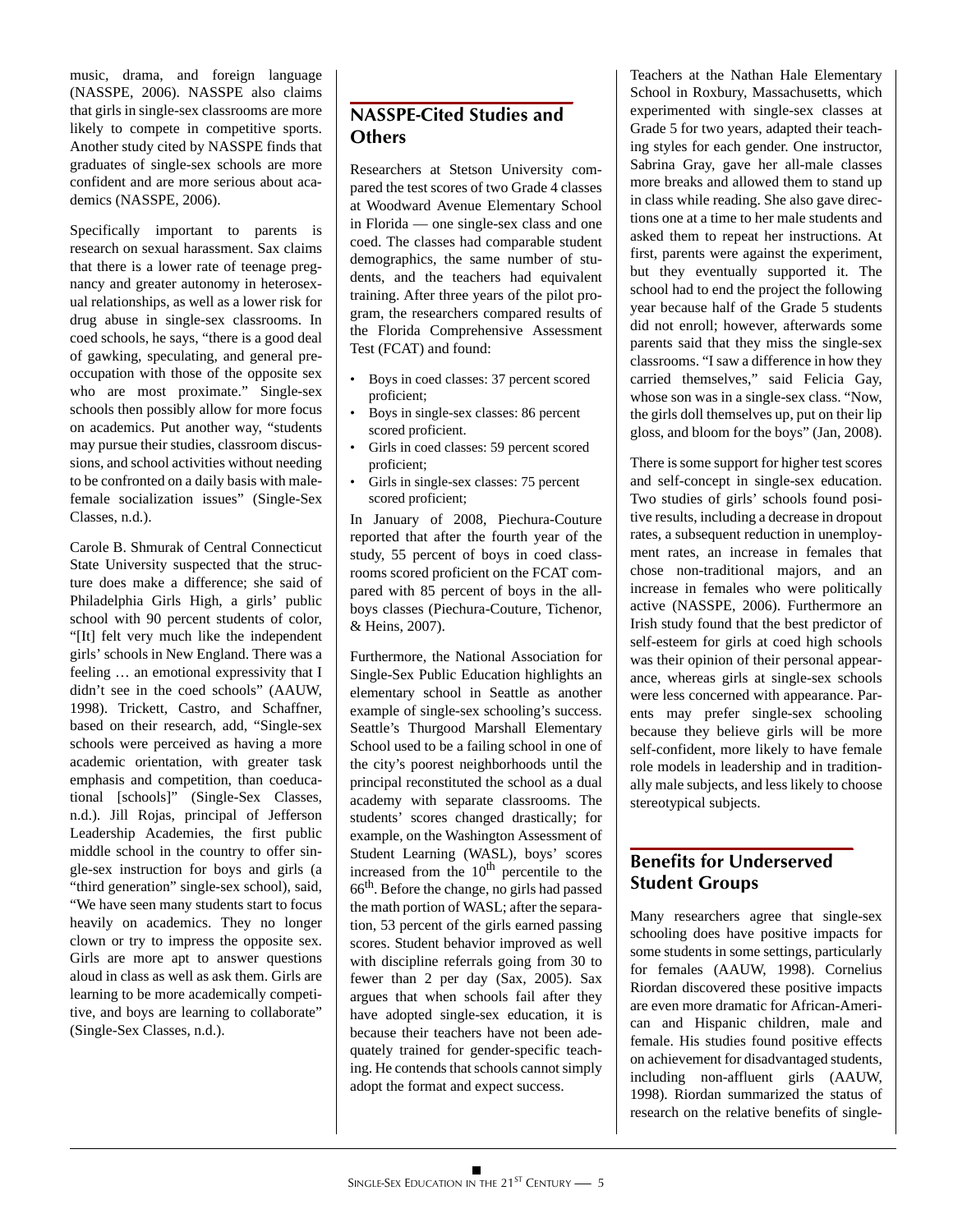sex schooling in 1997, as part of an American Association of University Women organized roundtable:

*The academic and developmental consequences of attending one type of school versus another type of school are virtually zero for middle-class and otherwise advantaged students; by contrast, the consequences are significant for students who are or have been historically or traditionally disadvantaged — minorities, low- and working-class youth, and females (so long as the females are not affluent).*

Riordan found that the performance of African-American and Hispanic students in single-sex schools is stronger on all tests, scoring on average almost a year higher than similar students in coeducational settings.

Riordan offers possible rationales to explain the positive effects of single-sex schools: including the characteristics of the students attending themselves, a greater degree of order and control, a reduction of sex bias in teacher/student interaction, a reduction of sex stereotypes in curriculum and opportunities, and an elimination of sex differences in a school setting. The students and parents may be making a proacademic choice when choosing a singlesex school. Riordan suggests that the parents and students are rejecting the anti-academic youth culture that typically dominates coed schools. However, some say that the anti-academic culture may not be a part of youth culture but of male culture and that this would explain why girls may perform better in single-sex schools and boys may not.

Diane Pollard of the University of Wisconsin-Milwaukee researched voluntary afterschool single-sex programs at two African American schools. She particularly emphasized not losing cultural issues when discussing gender (Pollard, 1999). Regarding her own research, Pollard felt that the positive results she found were due to the stigma that traditional schools fail urban

African Americans, whereas single-sex classes consequently offer closer interactions with African American culture and community (Pollard, 1999). Since the purpose of single-sex classes was to promote achievement for predominately lowincome African American kids, she found that the focus was more on culture. Positive effects then may not be a result of the structure of single-sex schooling but results of influences such as the focus on culture, a strong supportive community, the provision of more successful role models, and the provision of a greater number of leadership opportunities.

# **CONFLICTING FINDINGS: EVALUATING OUTCOMES AND THE OTHER SIDE**

Not everyone agrees that a "boys' crisis" exists or that single-sex education is a proven, necessary education reform strategy. The American Association for University Women (AAUW) contends in their

| <b>Arguments In Favor of Single-Sex Education</b>                                                                                                                                                                                                                                                                                                                                                                                                                                                                                                                                                                                                                                                                                                                                                                                                                                                                                                                                                                                                                                                                                                                                                                                                                                                                                                                                                                                                                                                                                                 | <b>Arguments Opposed to Single-Sex Education</b>                                                                                                                                                                                                                                                                                                                                                                                                                                                                                                                                                                                                                                                                                                                                                                                                                                                                                                                                                                                                                                                                                                                                                                                                                                                                                                                                                                                                                                                                                                                                                                                       |
|---------------------------------------------------------------------------------------------------------------------------------------------------------------------------------------------------------------------------------------------------------------------------------------------------------------------------------------------------------------------------------------------------------------------------------------------------------------------------------------------------------------------------------------------------------------------------------------------------------------------------------------------------------------------------------------------------------------------------------------------------------------------------------------------------------------------------------------------------------------------------------------------------------------------------------------------------------------------------------------------------------------------------------------------------------------------------------------------------------------------------------------------------------------------------------------------------------------------------------------------------------------------------------------------------------------------------------------------------------------------------------------------------------------------------------------------------------------------------------------------------------------------------------------------------|----------------------------------------------------------------------------------------------------------------------------------------------------------------------------------------------------------------------------------------------------------------------------------------------------------------------------------------------------------------------------------------------------------------------------------------------------------------------------------------------------------------------------------------------------------------------------------------------------------------------------------------------------------------------------------------------------------------------------------------------------------------------------------------------------------------------------------------------------------------------------------------------------------------------------------------------------------------------------------------------------------------------------------------------------------------------------------------------------------------------------------------------------------------------------------------------------------------------------------------------------------------------------------------------------------------------------------------------------------------------------------------------------------------------------------------------------------------------------------------------------------------------------------------------------------------------------------------------------------------------------------------|
| Male and female students have different needs, abilities, inter-<br>$\bullet$<br>ests, and modes of learning. For example, many males prefer<br>learning tasks which involve competition whereas female stu-<br>dents prefer to collaborate. With single-sex classrooms, teach-<br>ing can be tailored to fit the needs of each group of students.<br>Male and female students are preoccupied and distracted by<br>$\bullet$<br>the opposite sex. Learning often takes a backseat to socializa-<br>tion. Students are very concerned with looks and reputation<br>in coeducational environments. A single-sex education pro-<br>vides a more academic orientation.<br>After the change to single-sex education, many schools have<br>$\bullet$<br>found that students' scores have risen and discipline problems<br>have lessened.<br>Female students in a single-sex structure are less concerned<br>$\bullet$<br>with appearance and have greater academic confidence par-<br>ticularly in traditionally male subjects.<br>Single-sex education has succeeded in private spheres; this is<br>$\bullet$<br>an opportunity that should be open to students in public<br>schools as well, including those who cannot afford the option<br>any other way.<br>• There are positive consequences for traditionally disadvan-<br>taged students when in a single-sex structure.<br>• The Young Women's Leadership School in Harlem, which has<br>a 100 percent graduation rate, is proof of the kind of change<br>a single-sex education can provide. | • Any segregation sends a message of inferiority. Single-sex edu-<br>cation perpetuates stereotypes, which dangerously, may be<br>seen as real biological differences.<br>• The work of boys' crisis proponents, such as Sax, is based on<br>gender stereotypes or mistaken notions of the sex/gender dis-<br>tinction.<br>• The differences within a sex are much bigger than the differ-<br>ences between sexes. Family income and parental educational<br>attainment are still considered the biggest predictors of<br>achievement; not gender.<br>Success of single-sex education, when it occurs, is likely due to<br>other factors such as the class of faculty and students, high<br>achievement of students or parents who believe they are mak-<br>ing a pro-academic choice, highly motivated and/or well-paid<br>staff, or small class sizes or schools.<br>• Funds would be better spent investing resources in training<br>teachers, working with curriculum, or other methods that we<br>know work than putting money into an under-researched idea.<br>Single-sex schooling may further glamorize the opposite sex or<br>foster sexism. Discipline problems may escalate. Scores may<br>lower or there may be no change at all.<br>In single-sex schools or classrooms, it is not certain where stu-<br>$\bullet$<br>dents who do not associate with their sex or who are transgen-<br>dered fit into the picture. These students' interests may not<br>correspond with the curriculum that is set out for their partic-<br>ular sex.<br>Instead of tracking based on ability, single-sex schooling tracks<br>$\bullet$ |
|                                                                                                                                                                                                                                                                                                                                                                                                                                                                                                                                                                                                                                                                                                                                                                                                                                                                                                                                                                                                                                                                                                                                                                                                                                                                                                                                                                                                                                                                                                                                                   | by whether one is male or female.                                                                                                                                                                                                                                                                                                                                                                                                                                                                                                                                                                                                                                                                                                                                                                                                                                                                                                                                                                                                                                                                                                                                                                                                                                                                                                                                                                                                                                                                                                                                                                                                      |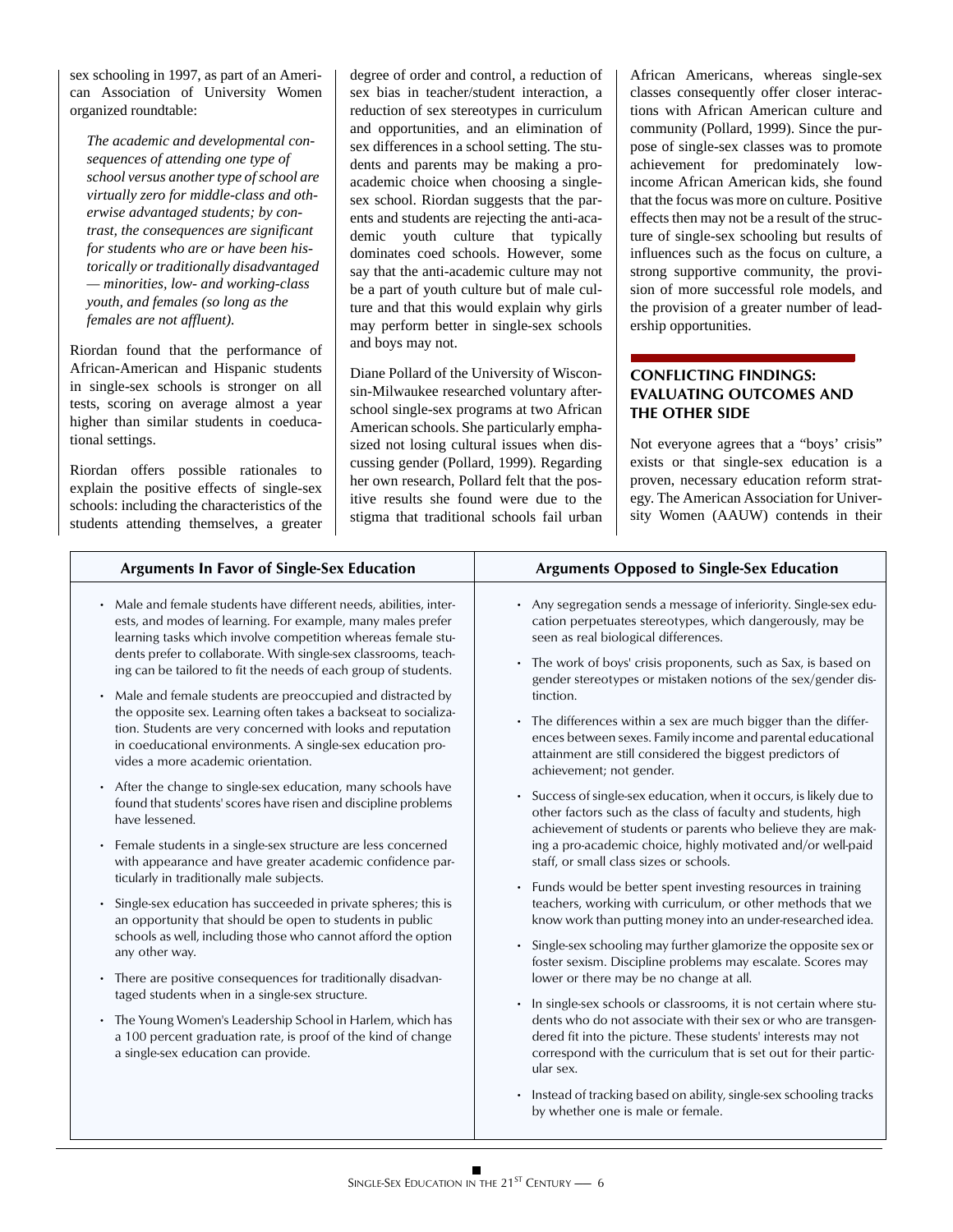2008 report girls' successes do not come at the expense of boys' (AAUW, 2008). Sara Mead, the senior policy analyst at Education Sector, found that American boys are scoring higher and achieving more than ever (Mead, 2006). The report found that both boys and girls are more likely to graduate than in 1976 (Mead, 2006), and both sexes' standardized test scores have risen or have remained stable (AAUW, 2008). Mead also points out that in the 1980s and 90s when 9- and 13-year-old boys pulled ahead of girls, there was no "girls' crisis" (2006). When analyzed by race and income level, AAUW found that students from the lowest income level on average have the lowest test scores. A rise in income level is associated with a rise in test scores (AAUW, 2008). AAUW also found that African American and Hispanic students score less than white and Asian American students. Mead also found that African American and Hispanic boys are more likely to be retained (2006). However, the academic achievement of minority boys is steadily improving, though the achievement gap remains wide (Mead, 2006). The report suggests that the focus on separating the sexes and escalating concern for male students is distracting from the students who need real help: African American, Hispanic, and low-income students (AAUW, 2008). Mead agrees that although boys from these three groups are in the most trouble, the issues here are achievement gaps, clearly evident by race and socioeconomic status, not gender (2006). Mead suggests that closing these gaps would do more good for students than closing a slight gender gap only found in some cases. Schools should be changed to meet all students' needs.

David Sadker, a professor at American University who has published many articles concerning gender in education, agrees that:

*Research shows the differences within a sex are much bigger than the differences between sexes. Assuming that all boys like war games and all girls like dolls is a very big assumption. You have to ask, why is this so suddenly popular? It's because we're re-segregating our schools-by race, by economics, and now, by boys and girls. (Flannery, 2006)*

Researchers at a summit regarding singlesex schooling put together by AAUW agreed that there is no evidence to suggest that single-sex schooling is better or "works" compared to coeducation (AAUW, 1998). Sadker believes that the superiority of single-sex classrooms or schools, when it appears, occurs because of pedagogical factors one would find in any effective school, single-sex or coed (Bracey, 2006). Terri Battaglieri, executive director of The Great Lakes Center for Education Research and Practice, believes that educators should work on what we know works: hiring and retaining quality teachers, providing professional development training, having smaller class sizes, and providing effective early childhood education (Battaglieri, 2006). Race and class are still the two biggest predictors of achievement in almost every study, claims Rosalind Barnett, a senior scientist at Brandeis University. "Of all the things you could think about doing to improve educational outcomes, separating kids by gender is really low on the list," said Barnett (BBC, 2006). Mead contends that some have clung to the "boy crisis" in order to highlight their own agendas; they blame classrooms with too much structure, lack of discipline, "misguided feminism," or "myths of masculinity."

When acknowledging some encouraging results on behalf of single-sex classrooms, it is equally imperative to acknowledge the difficulty in sifting through all the data to conclude that positive outcomes are the direct result of single-sex schooling. Riordan and others assert that the effects of single-sex classrooms on student achievement are small in comparison to other factors (AAUW, 1998). Studies from Australia, North America, New Zealand, Ireland, and the United Kingdom reviewed by Alan Smithers and Pamela Robertson of Buckingham University found that gender is not an important factor in education; rather, the main determinants of success are ability and family background. "While both single-sex and coeducation have passionate advocates, half a century of research has so far revealed no striking or consistent differences one way or the other" (AAUW, 1998). As aforementioned, success within schools generally correlates to small class sizes, small school size, highly trained and motivated teachers, and socioeconomic status of the students and faculty. Other variables that must be considered in gauging the success or promising change at a

school are admission policies, students' prior learning, and the community and parents' involvement.

Schools may conceive that they have only changed the gender format of the courses, but they may have actually hired better trained and motivated teachers for these courses. Furthermore, if the students voluntarily sign up for the course, typically with the permission of their parents, then it is reasonable to suggest that the parents and students who choose to be in these classes may demonstrate higher levels of interest and involvement. The results of an experiment with single-sex schooling may be compromised, on account of the multitude of interconnected and interacting variables, including: class, ethnicity, teachers' experience, a school's strong academic emphasis, authentic activities, critical thinking, and highly motivated students (AAUW, 1997).

Jannette Elwood, a co-editor of *Failing Boys: Issues in Gender and Achievement* and co-author of *Review of Recent Research on the Achievement of Girls in Single-Sex Schools*, also argues the aim should be improving the education of both sexes (BBC, 2000). Elwood conducted a research report in the U.K. on girls in separate classes and found they earned good grades because they were high-achieving pupils, and not because of the single-sex structure. Ability, social class, history, and tradition of the school, according to Elwood, are the most important predictors of success. Whether a school was independent, selective, or comprehensive made much more of a difference than if it was single-sex or mixed (BBC, 2000). Many agree that the learning differences of boys and girls are slight and contend that it does not make sense to try to further the gender divide by focusing on differences between the sexes than between any other category.

Advocates of coeducation believe that much of the work of boys' crisis proponents, such as H.H. Summers and Sax, is based on gender stereotypes or mistaken notions of the sex/gender distinction. They would also argue that single-sex classrooms are, in fact, structured to perpetuate gender stereotypes. If researchers claim girls are better than boys in verbal skills but are behind in math, and vice versa, then the students will believe it. This claim would then justify Harvard past president Lawrence H. Summers' argument that the lack of female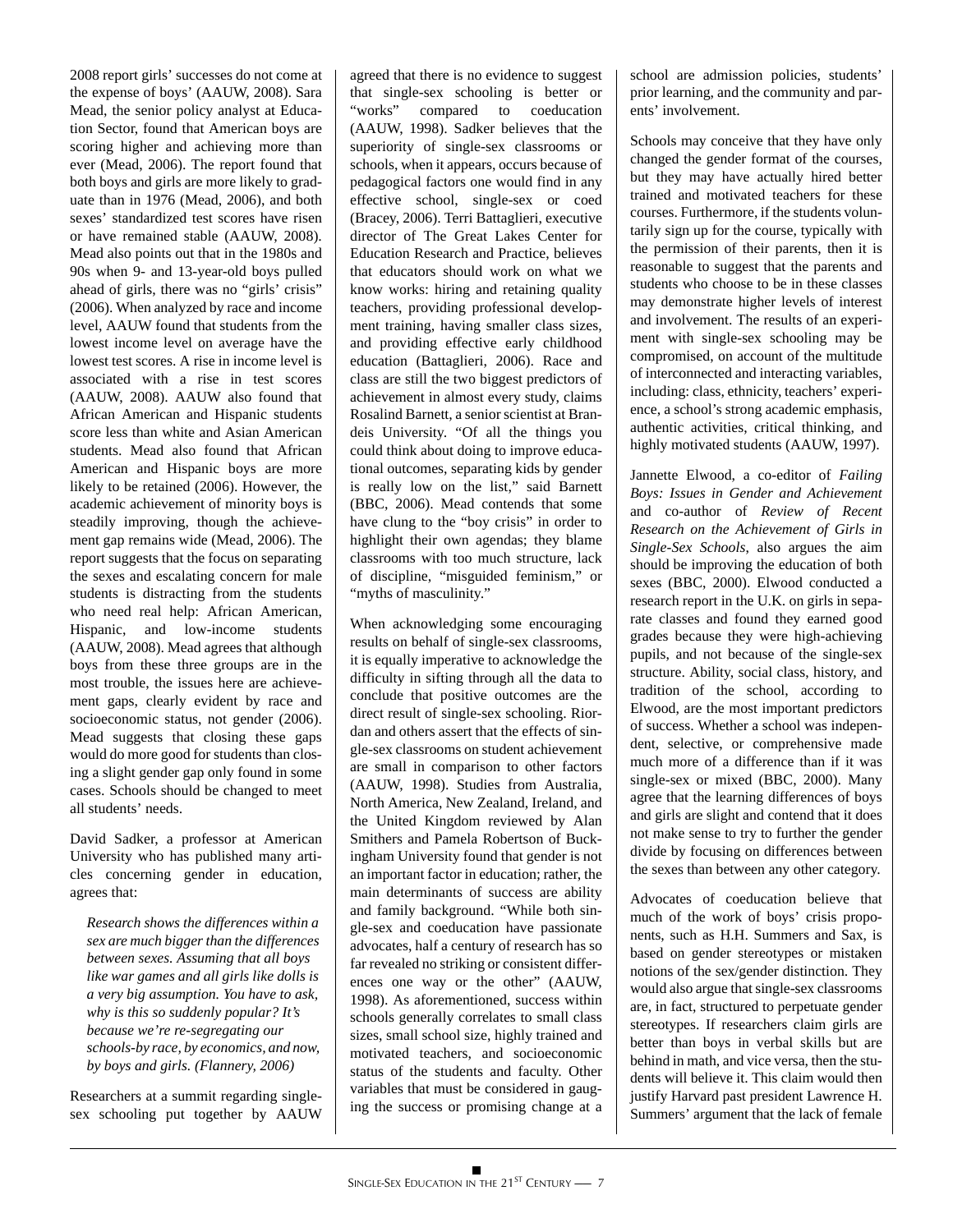scientists in elite universities such as Harvard may stem from "innate" differences in ability between men and women and the aptitude of females (2005). This kind of stereotyping would promote similar thinking. There is concern that stereotypes will be treated as real biological differences, which would have negative consequences, particularly concerning students' confidence, motivation, and classroom engagement. Many fear a future of schools catering to stereotypes and unequally distributing resources, which is what Title IX was put in place to counteract.

Besides upholding stereotypes, some critics argue single-sex schooling does not resemble real life or life in the workplace. Separating the sexes does not promote a "fair and harmonious relationship" between the sexes or foster understanding (McCloskey, 1994). Also, separating the sexes in schools may further glamorize the opposite sex to adolescents, advance unhealthy curiosity (McCloskey, 1994), or lead to sexism. Sadly, no learning environment provides a sure escape from sexism, and Leonie Rennie, an Australian researcher, and Helen Marks, a U.S. researcher, both agreed that single-sex classes do have rampant sexism (AAUW, 1998). Sadker says that some studies show that men become more sexist in separate classrooms. Patricia Campbell of Campbell-Kibler Associates, Inc., noted that feminist-oriented females performed better than girls in similar programs where students never discussed questions of men's and women's relative status in society (AAUW, 1998). Sadker points out that instead of separating sexes, sexism should be addressed in coed classes.

Another negative issue encountered in single-sex education is discipline problems. Some educators experienced higher discipline problems with their single-sex education programs and eventually returned to coeducation. For example, Newport Middle School in Kentucky and Eagle Rock Junior High School in Idaho abandoned single-sex classrooms after just one year. There was no significant improvement in test scores or grades at either school and, for the boys, discipline problems escalated. One teacher, Becky Lenihan, said that she wrote up more boys during the year than in all her previous 13 years combined.

In 2005, eighth-year students at one school in Wales were split into single-sex groups for math, English, science, and history. The head teacher said the trial sometimes led to discipline problems and that the change did not lead to a decline, yet it did not lead to an improvement either. In speaking of the groups, the head teacher said:

*We found the boys were a bit of a nightmare to teach initially, and unless you adapted the work that was done for them, they were very hard groups. We found girls' classes were very compliant, very well behaved, and got on with their tasks and showed great concentration in lessons.*

The boys felt more confident about their education, but they did not do much better. The Welsh girls still outperformed boys with 66.5 percent passing with C's and above compared to 59.3 percent of boys (Hume, 2007). Similarly, Mario Umana Middle School Academy in East Boston began separating boys and girls in their afternoon math and English classes as part of a new extended-day program. Teachers at the Umana School had mixed feelings about the outcomes of the experiment. English teacher Virginia Fosnock said that boys usually receive the most attention in coed classes because they are louder, but she said, in single-sex classes, "all the girls can shine." However, some of the teachers are afraid that an all-boys' classroom could take on the atmosphere of a fraternity house (Jan, 2008). Joseph DeCelles, another English teacher who teaches an all male class, said he misses the dynamics of a coed classroom. He said, "Girls are more mature in middle school … and are usually better students who can be used as role models in the classroom" (Jan, 2008).

During 2006 in the Birstall and Batley areas of the UK, 1,500 students left their single-sex secondary schools, the only schools available in their areas, and went to coeducational schools in Bradford and Leeds further away. Educators in Birstall and Batley believed the students' migration was damning evidence for single-sex schools and have considered changing to coed schools. The council leader in the area said confidence was failing in the schools and 90 percent of students were seeking education elsewhere (BBC, 2007). The head teacher at Lewis School in Pengam, an all-boys' school since 1729, believes

that the curriculum should be examined because the boys just are not interested in the curriculum. The Education Minister Jane Hutt commissioned a report on the gap between males and females and subsequently announced major changes to the national curriculum and a greater concentration on skill. The Director of Examinations and Assessments believed the change could benefit both boys and girls.

> *"Besides upholding stereotypes, some critics argue single-sex schooling does not resemble real life or life in the workplace. Separating the sexes does not promote a 'fair and harmonious relationship' between the sexes or foster understanding."*

Many studies on single-sex classrooms or schools produce inconsistent and inconclusive results. The U.S. Department of Education's Executive Summary of their Single-Sex Versus Coeducation Schooling Systematic Review has mixed results. Many studies in the summary found no difference between coeducational and singlesex schooling and very few were in favor of single-sex schooling. One third of their findings regarding elementary and high school age male and females found positive results for single-sex education and two thirds found null or mixed results. Two studies found no differences in postsecondary test scores or in high school or college graduation rates. Regarding students' selfesteem, one-third of studies found positive results in favor of coeducational schools for males and half found no difference. Bracey states that the overwhelming majority of studies examine high school students, while only a small minority use elementary school students. Males were also underrepresented in most research. Additionally, he states that most single-sex research has been conducted in Catholic schools, in which students are separated by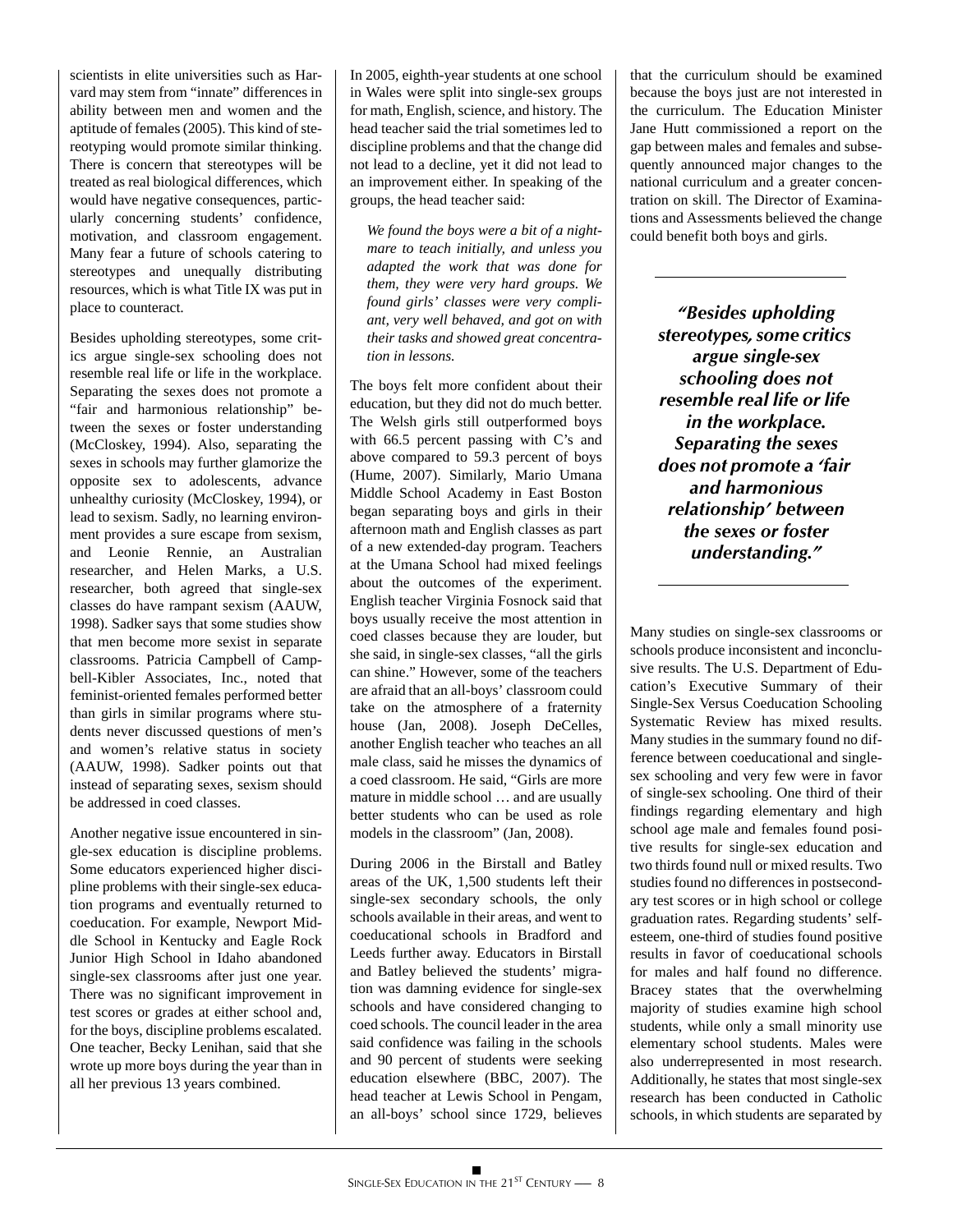sex only when entering adolescence (Bracey, 2006). Valerie Lee of the University of Michigan found in her 1998 analysis of random samples that single-sex classes produced consistent positive results for girls in course enrollment, achievement, educational aspirations, and attitudes toward academics compared to coed schools (NASSPE, 2006). However, Lee found no differences for boys in single-sex Catholic schools, and in independent schools she found no differences for either boys or girls. Lee found that the qualities of the most "effective" education include allacademic course offerings with fewer offerings in non-academic subjects, smaller schools, a more communal school organization, and more female principals (NASSPE, 2006). Lee credits the success of the Catholic girls' schools to organizational and administrative characteristics.

Overall, the largest number of studies found no difference between single-sex and coed classes (Bracey, 2006). Elwood and Gipps argue that there is "no conclusive evidence to suggest that single-sex schooling is better" (Education: Why Girls Do Well, 2000). The body of research is also restricted by the dearth of studies that have addressed teen pregnancy, teacher differential treatment, or parental satisfaction, among other areas. There is also a lack of longitudinal data on the effects of single-sex education. For socio-emotional development, results are mixed. One study of girls' education found an increase in eating disorders, which would suggest girls' concern for appearance in an all-female environment actually increases rather than decreases, as other studies have claimed.

#### **PREVAILING ISSUES AND QUESTIONS**

One area in which further attention is required is in regard to gender-atypical children. What happens to the boys and girls who do not fit in or have the same interests as their classmates? Sax admits that "some boys would rather read a book than play football and some girls would rather play football than with Barbies." He believes that if educators understand these differences then they can inspire each child to learn to the best of his or her ability. However, the question of how to address the differences in these boys and girls is not elaborated upon. In single-sex high schools specifically, it is not certain where students who do not associate with their sex or who are transgendered fit into the picture. Single-sex classrooms may keep boys from having preferential treatment over girls but is categorizing unavoidable in the classroom? Would the seemingly "more boyish" get preferential treatment over the boys that are more effeminate? In short, would some boys be treated like the "girls?"

Another question that concerns educators is: "If students should be separated, should the sex of the teacher match the students?" Legal challenges would likely result in such a policy. However, if boys and girls are so completely different then how could a female educator possibly teach, motivate, and keep the attention of a classroom of boys in an effective manner? Single-sex classes may create problems between teachers who prefer teaching one sex over the other (AAUW, 1998). Logistically, there are not nearly enough male teachers to teach every class of boys. The American education system has a significant gender division in teaching professionals: only one-fourth of the United States' 3 million teachers are male, and male teachers are least common in elementary schools (Johnson, 2008). There is only one male elementary school teacher for every 10 elementary classes (Johnson, 2008). Indiana actually fares better than most states, ranking fourth in the nation with 30 percent male teachers in its public schools during the 2005-06 school year (Johnson, 2008).

Researchers argue that the lack of male teachers itself actually undermines gender equity and social justice. Shaun Johnson, an associate at the Center for Evaluation & Education Policy, contends, "Encouraging men to teach and care for children is an essential front in the struggle against restrictive gender roles and may ultimately support the expected promotion of democratic and egalitarian values in public schools" (Johnson, 2008). Having a similar number of male and female teachers may be better for students, but legally suggesting that only female teachers can teach female students and vice versa appears on its face discriminatory and based on gender stereotypes. Legally, one would think this would be viewed as sex bias and unfair in the workplace due to the Equal Opportunity laws. However, if girls and boys are so

different, perhaps male teachers would be best suited to teach all-male classes and vice versa.

There is very little research on the effect of single-sex schooling on students in postsecondary education, or what it means for men and women later on in the workplace. One type of single-sex school that has always excluded males is schools for pregnant young girls. This topic is not often addressed within the subject of single-sex schools. Pregnant students have the right to remain in school and any move to attend a separate program must be voluntary (Stamm, 1998). The law calls for the separate program to be comparable to that of non-pregnant students (Stamm, 1998). However, not much research has been conducted to compare the two.

# **Sex-Based Tracking**

Single-sex classrooms raise many questions similar to those regarding tracking or ability grouping. In single-sex schooling, boys and girls are being put on two different tracks because of their alleged profound biological learning differences. This tracking is similar to children who are tracked in public school based on their academic ability and are placed accordingly, for example, as "Cardinals" (advanced track) or "Bluebirds" (remedial track). In single-sex classes boys are set on a track that is supposed to cater to their needs and further their achievement and the same is set up for girls. For example, in the boys' track, math classes will be more advanced than those in the girls' track, and their language or reading classes will be less advanced than the girls. Instead of tracking based on individual strengths and weaknesses, single-sex schooling tracks by whether a student is male or female. It is assumed that by tracking a student this way, he or she will fit into their appropriate track. Different qualities will likely be cultivated and praised in sex-segregated tracks. The same problems occur with single-sex tracking as with other tracking: fear of unequal distribution of resources, concerns that tracking promotes and gives fuel to negative self-fulfilling prophecies, and concern that students will not meet others that are different from them. There is not yet conclusive research that suggests it is the structure of single-sex classrooms that improves students' achievement, but for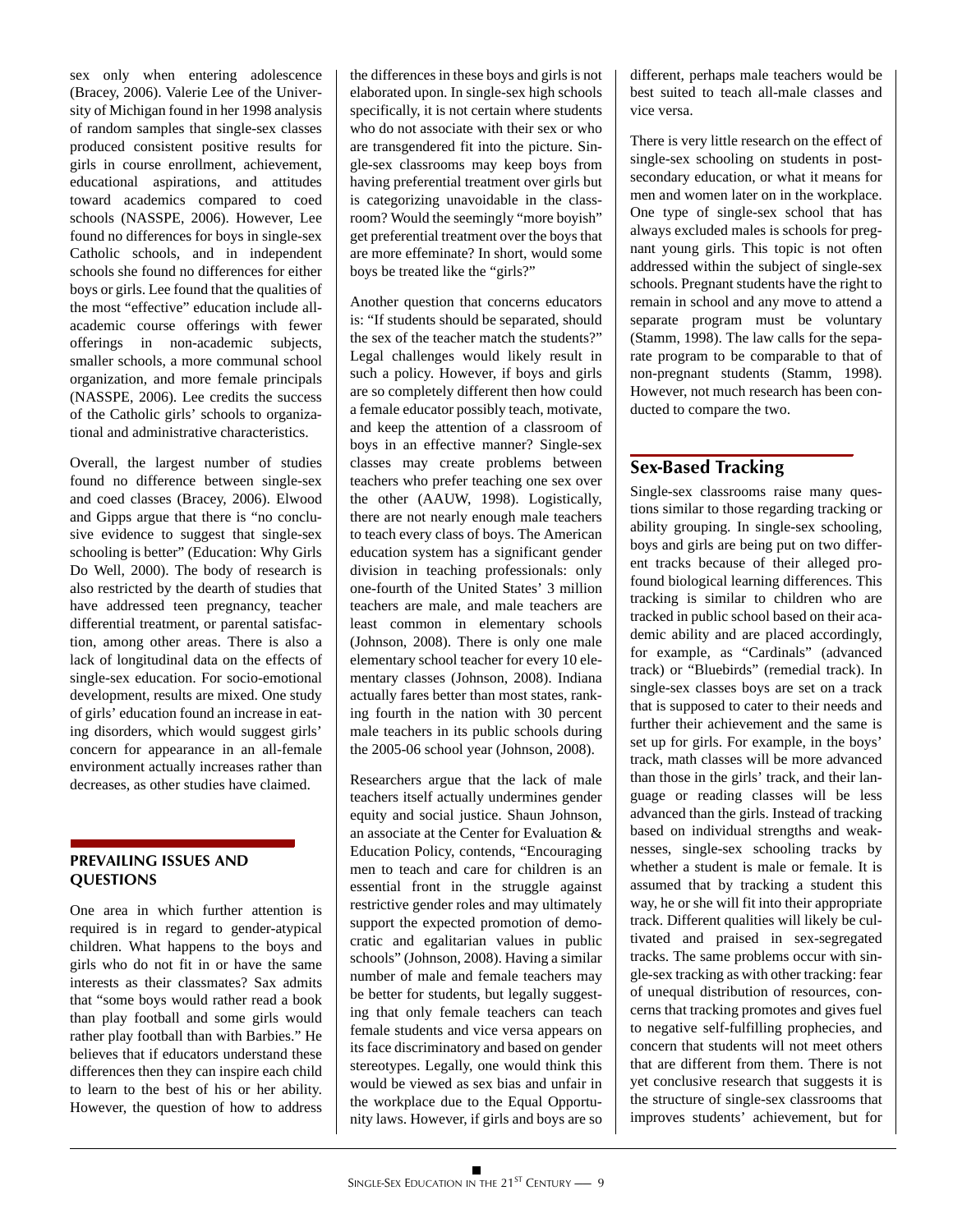some educators, as in ability grouping, separating the sexes may make their lives easier. Other teachers fret over a loss of creativity in the classroom regarding boys' and girls' different ideas and responses to questions and activities.

# **Cost**

Principals in a bind may see single-sex education as a cheap reform method; realistically, they could separate students by sex and rearrange teachers without any added cost. Leonie Rennie felt that the Australian government's involvement in promoting single-sex schooling had more of a political appeal rather than an educational one (AAUW, 1998). Describing a particular Australian initiative, Rennie said:

*I don't think it would be cynical to say that the Education Department supported the introduction of single-sex classes in schools where teachers wanted it to happen. It was a political move…An election was coming up and it looked as if something was actually going to be done in education but it wasn't going to cost anything. (AAUW, 1998)*

According to Leonard Sax, however, this would set a school up for possible failure because the teachers need special training. Single-sex schooling may actually be more expensive than educators assume because, besides more training, schools may need to hire more teachers — two for the singlesex classes and possibly one for the coed class. In many cases, schools will have additional administrative burdens, professional training costs, and evaluation and legal costs. Coeducation may be more economically feasible, requiring fewer teachers, buildings, and classes (McCloskey, 1994). Instead of using funds for single-sex education, redirecting funding to reduce class size, increasing other resources, and providing additional training for teachers to meet their students' academic, social, and emotional needs and to avoid sex discrimination and stereotyping could well produce better outcomes for districts with large numbers of underachieving students (National Coalition for Women and Girls in Education, 2008).

# **CONCLUSIONS AND RECOMMENDATIONS**

# **Conclusion**

Better research is needed. There are many aspects of single-sex education that require further research. The only consistent finding on single-sex classrooms is that the findings are not consistent. At some schools there have been amazing results; at others, problems such as discipline issues and student tracking worsen or there is no change at all in academic results.

# **Recommendations**

Research should be standardized through use of a randomized control trial so that there will be no question as to whether positive or negative results are due to singlesex education or other factors. Research should focus on schools with a majority of minority students and/or in schools with a high rate of poverty to determine whether the structure of single-sex classes can improve academic achievement.

Furthermore, politicians, educators, and parents need to be secure that they are not being easily swayed by research that at its most positive comes from affluent, private schools. Educators are not wrong in wanting to emulate the progress and success of these renowned schools, but compelling research must be produced to determine what aspects of the schools should be replicated. For educators considering use of single-sex education, research from other countries on best practice should be considered, too. Single-sex education and coeducation do not need to be in conflict. If there is a particular technique used for single-sex classes or schools, it should be determined whether that can be used to improve coed schools as well.

# **Conclusion**

Research has found that achievement gaps between groups of students based on race, income, English proficiency, and disabilities persist and remain large. The reporting of disaggregated data by these groups of students as required by NCLB has heightened concern for the need to eliminate achievement disparities.

# **Recommendations**

Educators should work on better educating groups that are without question struggling in schools. When raising expectations and with implementation of proven interventions, the outlook for these students is positive. African American and Hispanic students' achievement has shown improvement and when there is an incremental rise in income, low-income students' achievement improves as well. However, research does suggest that help is needed for both males and females in these groups. Neither boys nor girls should be kept from receiving a great education due to their sex.

# **Conclusion**

Professional development is necessary for educators in single-sex education to prepare for the differences between a coeducational and a single-sex environment. With proper preparation, teachers in single-sex classrooms will be empowered with productive pedagogical and differentiated instruction techniques. It is also needed in order to guarantee single-sex education is not ruled by gender stereotypes or faulty information on sex differences.

# **Recommendations**

If schools do choose to incorporate singlesex classrooms or move from coeducational to single-sex schools, the changes must be reinforced by proper professional development for teachers, as well as support for students and parents.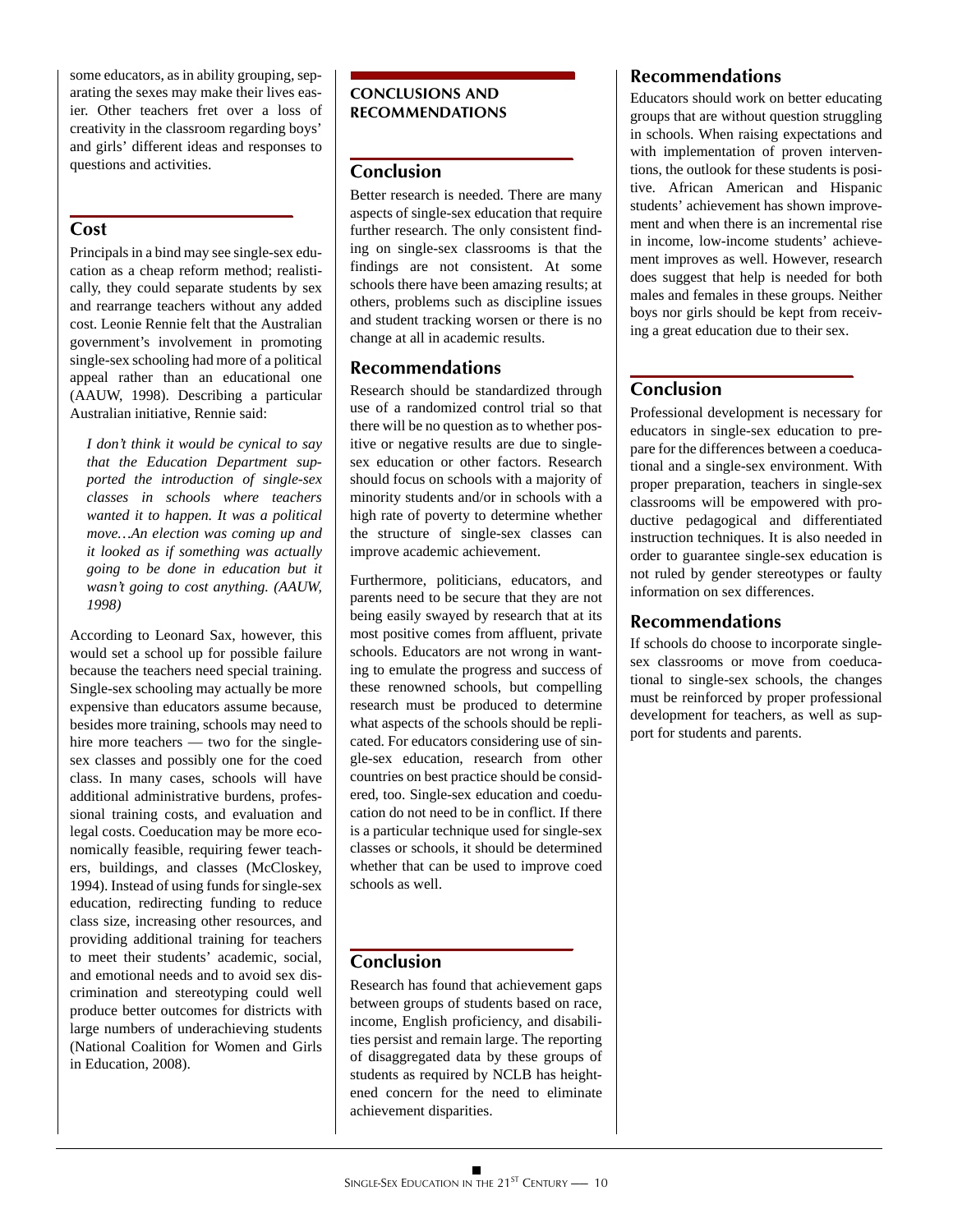#### **AUTHORS**

#### **Kelly E. Cable**

(kecable@indiana.edu) is an undergraduate research assistant at the Center for Evaluation & Education Policy.

#### **Terry E. Spradlin**

(tspradli@indiana.edu) is Associate Director for Education Policy at the Center for Evaluation & Education Policy.

#### **ACKNOWLEDGEMENTS**

The author would like to thank **Christian Jennings** of Stanford University and Professor **Thomas Leahey,** Professor of English at Indiana University, for their document review and edit suggestions. We would also like to thank **Nathan Burroughs**, Research Associate, **Megan Musser**, Project Associate, **Michael Holstead**, Graduate Research Assistant, **Shawn P. Johnson**, Graduate Research Assistant and **Leigh Kupersmith**, Publications Coordinator, from the Center for Evaluation & Education Policy.

#### **REFERENCES**

- American Association of University Women Educational Foundation. (1998). *Separated by sex: A critical look at single-sex education for girls.* Retrieved May 26, 2008, from http:// www.aauw.org/research/upload/SeparatedbySex-2.pdf
- Associated Press. (March 26, 2008). *Georgia county drops single-sex schools plans.* Retrieved June 24, 2008, from http://www.msnbc.msn.com/ id/23819601/
- Battaglieri, T. (November 13, 2006). *Research reveals little proof that single-sex education works.* Press Release. Great Lakes Center for Education Research and Practice. Retrieved May 14, 2008, from http://greatlakescenter.org/docs/ Policy\_Briefs/Bracey\_Gender.htm

Bombardieri, M. (January 17, 2005). Summers' Remarks on Women Draw Fire. *The Boston Globe.* Retrieved June 25, 2008, from http:// www.boston.com/news/local/articles/2005/01/17/ summers\_remarks\_on\_women\_draw\_fire/

- Bracey, G.W. (November 2006). *Separate but superior: A review of issues and data bearing on single-sex education*. Tempe, AZ: Education Policy Research Unit. Retrieved May 27, 2008, from http://epsl.asu.edu/epru/documents/EPSL-0611- 221-EPRU.pdf
- Brighter choice charter schools. (n.d.). *Single-sex classes.* Albany, NY: Brighter Choice charter Schools. Retrieved October 9, 2008, from http:// www.brighterchoice.org/index.php?id=29#girls
- Chamberlin, M., & Eckes, S. (2003). *Title IX and women's athletic opportunities in Indiana colleges and universities.* Bloomington, IN: Center for Evaluation & Education Policy. Retrieved June 9,

2008, from, http://ceep.indiana.edu/projects/PDF/ PB\_V1N6\_Title\_IX.pdf

- The Columbia Encyclopedia ( $6<sup>th</sup>$  ed.). (2008). *Coeducation*. Retrieved July 17, 2008, from http:/ /www.encyclopedia.com/doc/1E1-coeducat.html
- Corbett, C., Hill, C., & St. Rose, A. (2008). *Where the girls are: The facts about gender equity in education.* Washington, DC: AAUW Educational Foundation. Retrieved October 7, 2008, from http://www.aauw.org/research/upload/ whereGirlsAre\_execSummary.pdf
- Cozzens, L. (1999). *Plessy V. Ferguson.* Retrieved September 18, 2008, from http://www.watson.org/ ~lisa/blackhistory/post-civilwar/plessy.html
- Cuizon, G. (April 15, 2008). *Single-sex classrooms.* Retrieved June 3, 2008, from http://www.socyberty.com/Education/Single-sex-Classrooms.109784
- BBC News. (August 12, 1999). *Education: Why girls' schools do well.* Retrieved July 7, 2008, from http://news.bbc.co.uk/2/hi/uk\_news/education/418562.stm

Flannery, M.E. (April 2006). *Single-sex education: No girls allowed.* National Education Association. Retrieved June 10, 2008, from http:// www.nea.org/neatoday/0604/singlesex.html

Georgia county plans to convert to single-sex schools district wide. (February 14, 2008). *Atlanta Journal-Constitution.* National School Boards Association. Retrieved November 4, 2008, from http://www.nsba.org/MainMenu/School-Law/Issues/Equity/News/Georgiasinglesexdistrict.aspx

Hume, C. (October 18, 2007). *Single sex studies fail the test.* BBC News. Retrieved June 24, 2008, from http://news.bbc.co.uk/2/hi/uk\_news/wales/ south\_west/7050436.stm

Jan, T. (2006, January 26). Schoolboy's bias suit. *The Boston Globe.* Retrieved September 8, 2008, from http://www.boston.com/news/local/articles/ 2006/01/26/schoolboys\_bias\_suit/

- Jan, T. (May 9, 2008). Keeping the boys away from the girls. *The Boston Globe.* Retrieved August 20, 2008, from http://www.boston.com/news/local/ articles/2008/05/09/
- keeping\_the\_boys\_away\_from\_the\_girls/
- Johnson, S.P. (2008). *The status of male teachers in public education today.* Bloomington, IN: Center for Evaluation & Education Policy. Retrieved August 12, 2008, from http://www.ceep.indiana.edu/projects/PDF/

PB\_V6N4\_Winter\_2008\_EPB.pdf

- K12 Academics. (n.d.). *Single sex education: History.* Retrieved June 17, 2008, from http:// www.k12academics.com/ single\_sex\_ed\_history.htm
- Kaminer, W. (1998). The trouble with single-sex schools. *Atlantic Monthly.* Retrieved May 19, 2008, from http://www.theatlantic.com/doc/ 199804/single-sex

McCloskey, Father John (1994). *Coeducation revisited for the 21st century.* Retrieved June 11, 2008, from http://www.catholicity.com/mccloskey/singlesexedu.html

McDowell, K.C. (October, 30, 2006). *Legal issues in education: Title IX; Foreign exchange students; Student records.* General Counsel Indiana Department of Education, pp. 2-5. Retrieved May 14, 2008, from www.doe.state.in.us/legal

Mead, S. (June 2006). *The truth about boys and girls.* Washington, DC: Education Sector. Retrieved October 7, 2008, from http://www.educationsector.org/usr\_doc/ESO\_BoysAndGirls.pdf Miller, T. (February 21, 2008). *Local Education* 

- *Agency (LEA).* Stillwater, OK: Oklahoma Department of Career and Technology Education. Retrieved June 12, 2008, from http://cms.okcareertech.org/glossary/local-education-agency-lea National Association for Single-Sex Public Education. (2006). *Single-sex education.* Retrieved May
- 15, 2008, from http://www.singlesexschools.org/ National Coalition for Women and Girls in Educa-
- tion. (2008).*Executive summary: Title IX at 35: Beyond the headlines.* Retrieved July 8, 2008, from http://www.ncwge.org/PDF/TitleIXat35 summary.pdf
- Paulson A., & Teicher S. (October 26, 2006). Move to single-sex classes fans debate. *The Christian Science Monitor.* Retrieved June 18, 2008, from http://www.csmonitor.com/2006/1026/p02s01 legn.html
- Piechura-Couture, K., Tichenor, M., & Heins, E.D. (2007). *A study of elementary school students' achievement in single-gender versus mixed-gender classrooms.* Unpublished manuscript
- Pollard, D.S. (October 1999). *Single-sex education.* WEEA Equity Resource Center. Retrieved June 18, 2008, from http://www2.edc.org/WomensEquity/pubs/digests/digest-singlesex.html
- Sax, L. (2002). The odd couple. *The Women's Quarterly*. Retrieved June 25, 2008, from http:// www.singlesexschools.org/odd\_couple.html
- Sax, L. (n.d.). *Why gender matters.* NASSPE. Retrieved May 28, 2008, from http://www.whygendermatters.com/
- Sax, L. (2001). Single-Sex Education: Ready for Prime Time? *The World and I Online.* Retrieved June 2, 2008, from June http://www.singlesexschools.org/worldandi.html
- Sax, L. (March 2, 2005). The promise and peril of single-sex public education: Mr. Chips meets Snoop Dogg. *Education Week.* Retrieved May 29, 2008, from http://www.singlesexschools.org/ edweek.html
- Sax, L. (2007). The five factors driving the decline of boys. *Boys adrift.* Retrieved October 9, 2008, from http://www.boysadrift.com/
- Single sex classes not the answer. BBC News. Retrieved June 24, 2008, from http:// news.bbc.co.uk/2/hi/uk\_news/education/ 893293.stm
- Spellings, M. (October 25, 2006). *Secretary Spellings announces more choices in single sex education amended regulations give communities.* Retrieved May 20, 2008, from http://www.ed.gov/ news/pressreleases/2006/10/10242006.html
- Stamm, M.J. (June, 1998). A skeleton in the closet: Single-sex schools for pregnant girls. *Columbia Law Review, 98*(5). 1203-37. Retrieved July 15, 2008, from http://www.jstor.org/stable/ 1123381?seq=11
- Title IX: I Exercise my rights. (2005). Retrieved May 15, 2008, from http://www.titleix.info/ Wilkerson, I. (1991, August 14). Detroit's boys-
- only school facing bias lawsuit. *The New York Times.* Retrieved July 16, 2008, from http:// query.nytimes.com/gst/full-
- page.html?res=9D0CE7DD1430F937A2575BC0 A967958260&sec=&spon=&pagewanted=all